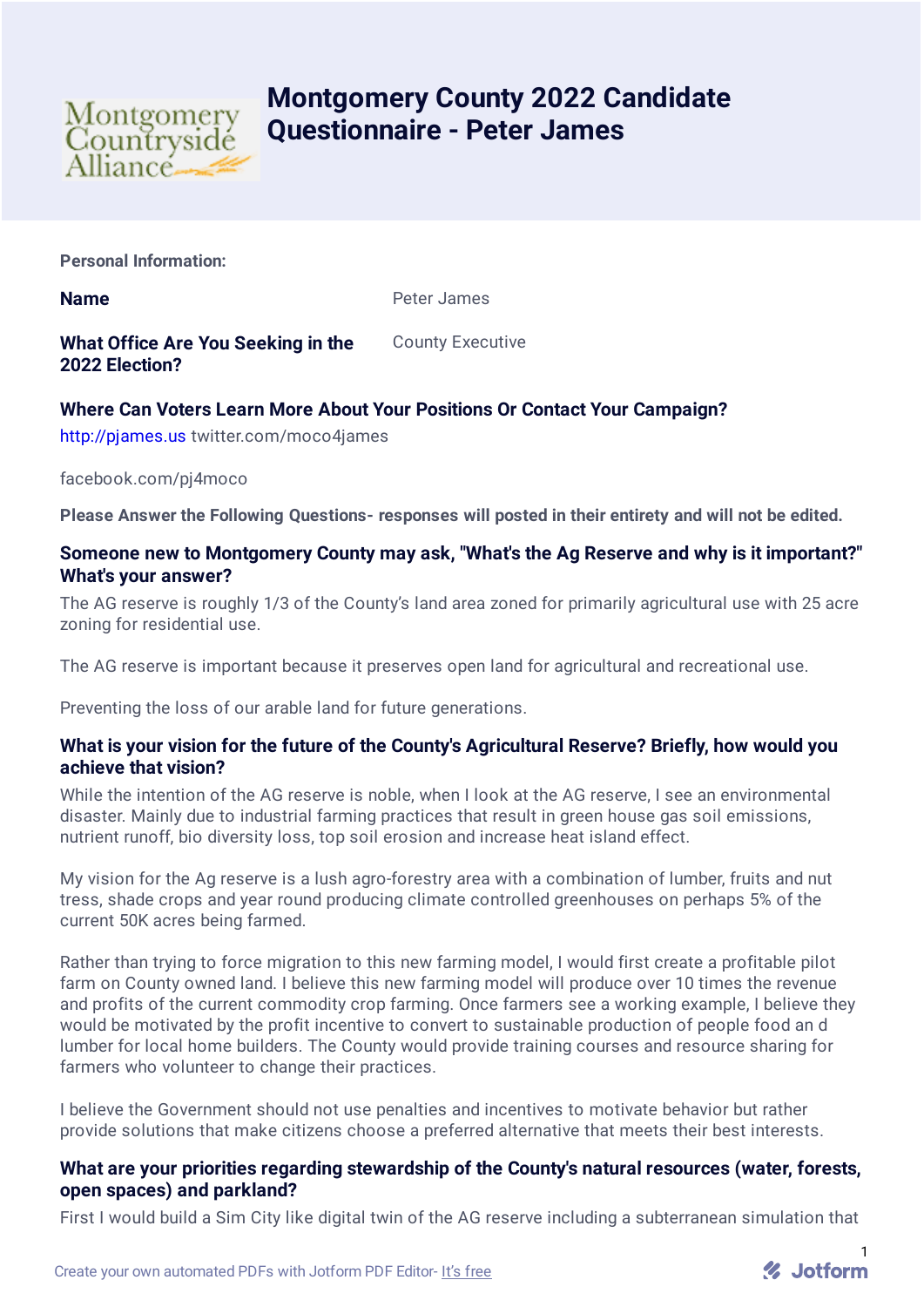would accurately simulate each area's carrying capacity for storm water runoff, filtration of septic fields, water use, etc. Upon this simulation model all proposed new development or uses would be simulated to accurately compute the proposed project's impact on the carrying capacity of the area of the project. This simulation would be online and available to all citizens to see the impacts on the environment and other impacts like traffic, parking, aquifer, school enrollment, etc.

This allows citizens to assess the overall impact on their quality of life, something beyond what just the numbers can tell us.

#### **What role will you play with regard to ensure that we safeguard our drinking water supply both surface and groundwater?**

As described above, by creating and accurate simulation of the underground geology, we will be able to assess not just surface effect of land use, but the subterranean dispersion of nutrient runoff and septic fields via under ground streams, shale formations, etc.

I would simulate, with the digital twin, water use and quality based on current industrial farming practices and proposed replace with agro-forestry and hydroponic climate controlled greenhouses.

#### **What are your top priorities to help the County address climate change? What role will the Ag Reserve play?**

I plan to eliminate transportaion related GG emissions by giving away free electric vehicles using the \$7500 EV tax credit as a rebate. Building a County wide network of autonomous guideways that will releave virtuall all traffic congestion. This 500 mile long network of guideway will be covered by solar roofs which will power the EVs. It does help much if you have EVs that are power by coal fired plants.

This could reduce transportation related emission by over 50%.

I will provide the County a free license to use my autonomous robot technologies to plant a million trees a year. This will sequester over 2 giga tons of carbon back into the earth. Reducing greenhouse emission is not enough to reverse climate change only by return carbon to the soil can we hope to mitigate climate change.

In 2011 Boston College measures measured GHG emission from soils. They found emission from soils was roughly a third of all GHG in the Boston metro area.

Switching industrial farming in dirt to climate controlled greenhouse food production will eliminate most GHG soil emissions from farming.

A Poolville HS student team I mentored built an in-vessel composting system and a Montgomery College intern built a bio-digester. [http://71.163.111.38:5678/media/iv\\_compost.pptx](http://71.163.111.38:5678/media/iv_compost.pptx) I would convert the 20 million metric tons of carbon and the 200 million metric tons CO2 equivalents that are now off gased by the County's Dickerson composting facility. The heat produced will be used to heat at least 20 acres of greenhouses. Rather than emitting the CO2 in to the atmosphere that is currently occurring, the in vessel composting system will sequester the CO2 into greenhouse crops. CO2 augmentation increase food production by as much as 40%. The bio-digesters, rather than being designed to produce bio-gas for burning (ie. CO2 emissions) will produce a high grade liquid fertilizer. This will eliminate most of the nitrogen now released as nitrous oxide (300 x mtCO2e).

They AG reserve will be the place were the high production versions of the technologies and would produce for both local consumption and export, while neighborhood based system will be focused on meeting the needs of each community. A network of public delivery robots would provide local commerce from urban farming production.

#### **What more can be done to support our local farm businesses and rural communities?**

I will provide MoCo farmers a free license to use my robotic technologies for precision agriculture, this technology will reduce both labor costs and material costs for fertilizers and amendments. I will

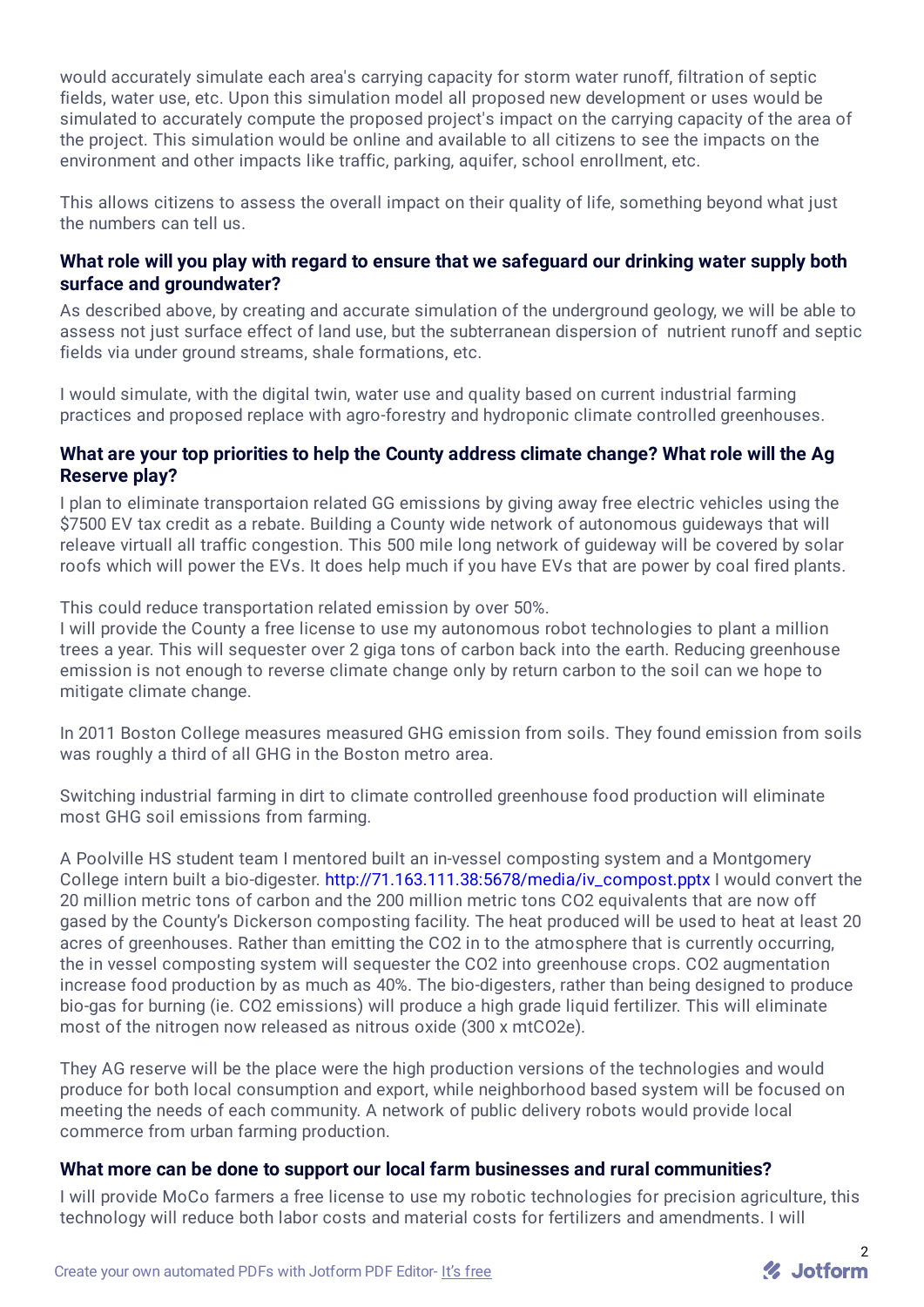provide a free license to my Ai machine vision that detect weeds. See - [http://weed.turfrobots.us](http://weed.turfrobots.us/) this will eliminate the farmers need to use pesticides and also save labor cost of weeding fields. All the other candidates are saying that Montgomery County will do such a great good addressing climate change, that we will be an example for the rest of te world to follow.

Instead I will build Montgomery County into an economic epicenter of the Green New Deal economy. Rather than suffer the consequence of climate change caused by bad actors outside of Montgomery County, our County will export cost effective solutions to the rest of the world, including the 3rd world. As this is the only way we can save our community from the effects from climate change.

It is said you can't teach an old dog new tricks, so we will still ave some commodity crop production in the Ag reserve. One need expressed by these farmers is better transportation options of their crops to Virginia and points West. This will be solved by using PRT guideway pods designed to carry bulk goods autonomously. This will get their crops to market faster and at a lower cost than large trucks with human drivers.

#### **What are your regional transportation priorities? Do you support M83 and an additional Potomac bridge and outer beltway through the Reserve or adjacent rural zones?**

MoCo has the 2nd worst traffic congestion in the nation. I will implement personal Rapid Transit which is far faster, cheaper, safer, quieter and quicker to build than any other foorm of transportation. Please view videos and more details on PRTs at [http://pjames.us](http://pjames.us/) I am opposed to M-83 as PRT completely solve traffic congestion in the upcounty.

Other transit like heavy rail, light rail, bus rapid transit just does work for most in the up county, because it simply doesn't go to where people want to go, when they want to go, is unreliable and takes forever to get anywhere. A key feature of the PRT systems I propose is the the EVs that run on the autnomous guideways can be driven off the guideway on surface streets to riders final destination. This combines the best of transit and cars. It travels transit like on guideways in congested corridors and like a zero emission cars in low density areas were transit infrastructure is not justified.

Poolesville businesses are hurting from the closure of White's Ferry. I would support a 13' wide 3 lane elevated guideway that runs from Germantown/Gaithersburg to Leesburg via Poolesville. Because this guideway is structurally equivalent of the foot bridge supported by pylons spaced 150 feet apart it requires 1% of the land area need for a highway lane. It will carry ridership equivalent 15 lanes of freeway.

Just like all other proposed transportation and develop projects, the Potomac crossing guideway will first be simulated on the digital twin so that the community can see exactly what the benefits and impacts of the proposed system are and will be able to weigh in on whether this is a true benefit to them.

#### **How should our County manage its solid waste? What role should incineration, composting and recycling play?**

I have several technology solutions for the Counties solid waste. First, using the new maker space money, I would put makers spaces in every community to be able to make items locally that are currently purchased online and discarded to be incinerated. 3D printed items can be used and ten remelted to make new items.

Also, My First Fruits Farms no profit as spent a lot of effort repurposing motors, parts and materials from the Shady Grove transfer station to make robots, greenhouse production equipment and other items. I will scale this operation up County wide.

I will supply the County and its sub-contractors my delta arm robot and machine vision that can be used to reduce the labor cost of recycling see [http://71.163.111.38:4000/media/delta\\_arm.mp4](http://71.163.111.38:4000/media/delta_arm.mp4) I will end the County's practice of shredding wood waste and giving away free mulch. The Boston College urban soils emissions study found mulhced areas as the largest emitter of GHG compared to other areas like lawns and treed areas.

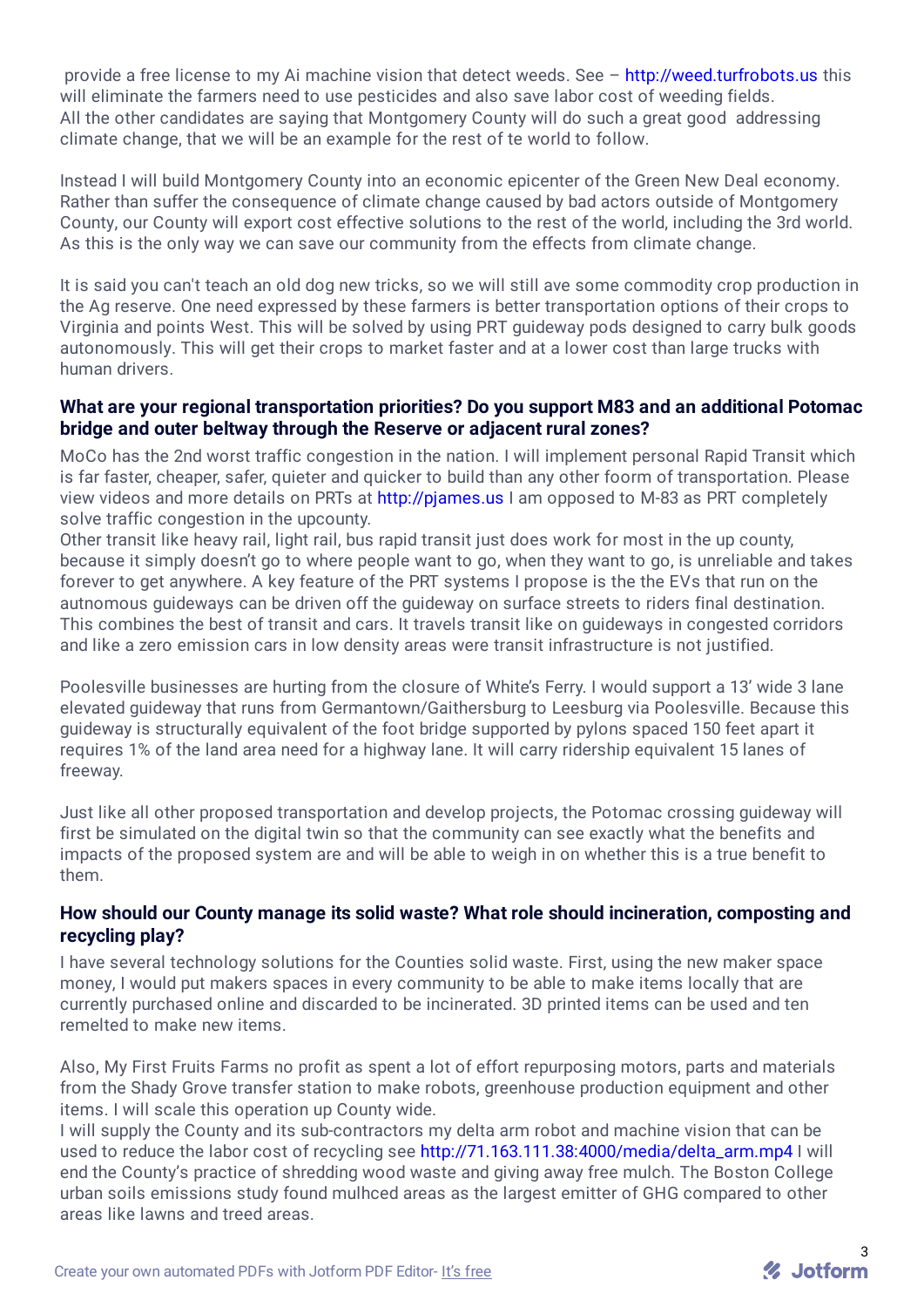I will end the give away of free composting bins which emit 80% of the carbon and nitrogen from the piles. Instead I would provide neighborhood in-vessel composting systems and bio-digesters to sequester CO2 in neighborhood greenhouse and reclaim nutrients for reuse in neighborhood gardens, lawns and greenhouses. I will supply how do construction instruction for those wishing to make versions for their homes.

This will replace the carbon foot print of the fleet of diesel trucks used to collect yard waste and in the future food waste.

Maryland passed the robot delivery law last year. I would provide a fleet of delivery robots to lower the cost of collecting and distribution of recovered perishable food for quick distribution to those in need.

The robots will be equipped with refrigerated compartments and food pathogen detectors.

#### **What are your views on the general plan update "Thrive 2050," both the process and the draft now before the Council?**

I'd start over with an open urban planning digital twin and engage all te public on the new general plan.

I ask nearly everyone I encounter and hardly anyone has heard of Thrive 2050. Te plan needs to be redone. Tis time with maximium public engagement.

The language is vague and it seems possible to interpret its language to allow higher densities in any zone including the Ag reserve. We need to be more specific in the language used in the plan.

I believe stack people like cord wood using transit oriented development model reduces bot quality of life and mental health. Studies pretty conclusively show the smaller the living space to worst the mental health.

Instead, I want to produce people oriented transit where transit goes to where people want to live and takes them to where they want to go. Many people opt to live in Fredrick and Washington Counties because they prefer spacious living rather. Clearly, anyone who has choose to live the AG reserve vs downtown Silver Spring understands this.

PRTs to Fredrick and Hagerstown will cut commutes in half as there are on demand and non-stop.

## **Do you believe that the way that local government branches, state entities, and the public currently interact can be improved? If so, what steps would you take?**

Yes, in a time when we can get on Amazon ,place an order with a click and get the item the same day, our government shoiuld be as efficient and responsive to the citizens it serves.

The digital twin I propose will allow a citizen to take a picture of a pot hole and send a repair request. Citizens would them be able to get online a view all the work in progress on aver government agency. They will be able to see exactly where in the que there repair request is and what are the reason for any slow progress.

This system should eliminate most need for citizens to be forced to make a public information request as all work in process data will be displayed in augmented reality. There will be exceptions for privacy related issues, safety issues regarding public safety officers (ie. game day delay) or for certain matters in litigation.

311 ways the worst thing for customer service to citizens, it was implemented so public employees would be pesterd by citizens. This is the exact opposite of what a believe is good government. While 311 will be retained for those with no clue wo the want to contact on a matter, most citizens will be provide with near instant access to information and services using Ai help system rather than endless voice prompts.

Since many other jurisdictions want the advantages of smart city and autonomous technologies, but lack the financial resources and technological expertise, I will form co-operative development